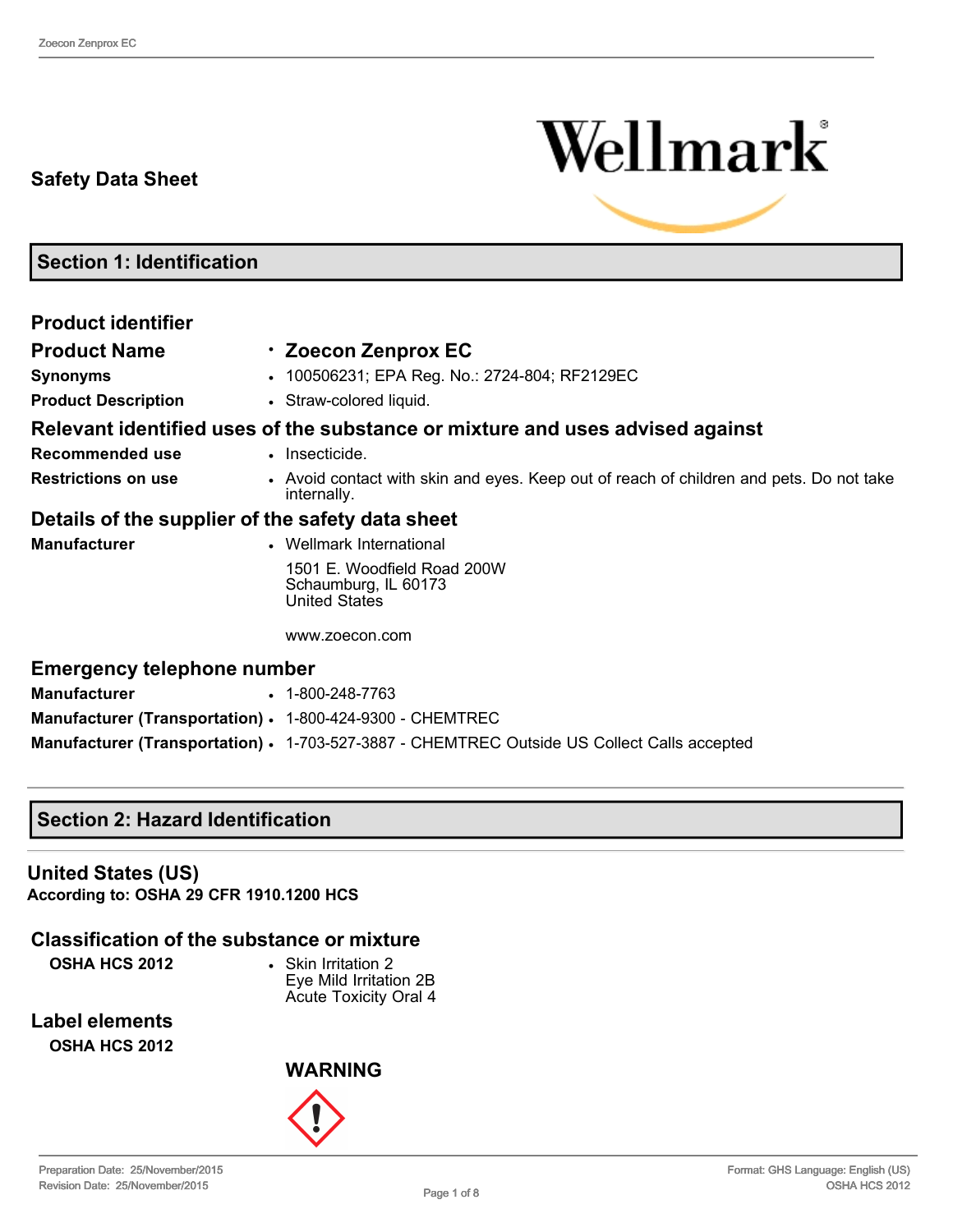| Hazard statements • Harmful if swallowed<br><b>Precautionary statements</b> | Causes skin irritation<br>Causes eye irritation                                                                                                                                                                                                                                                                                                                                                                                                                                                         |
|-----------------------------------------------------------------------------|---------------------------------------------------------------------------------------------------------------------------------------------------------------------------------------------------------------------------------------------------------------------------------------------------------------------------------------------------------------------------------------------------------------------------------------------------------------------------------------------------------|
|                                                                             | <b>Prevention •</b> Wash thoroughly after handling.<br>Do not eat, drink or smoke when using this product.<br>Wear protective gloves.                                                                                                                                                                                                                                                                                                                                                                   |
|                                                                             | <b>Response •</b> IF SWALLOWED: Immediately call a POISON CENTER or doctor/physician if you feel<br>unwell.<br>Rinse mouth.<br>IF ON SKIN: Wash with plenty of soap and water.<br>If skin irritation occurs: Get medical advice/attention.<br>Take off contaminated clothing and wash before reuse.<br>IF IN EYES: Rinse cautiously with water for several minutes. Remove contact lenses,<br>if present and easy to do. Continue rinsing.<br>If eye irritation persists: Get medical advice/attention. |
| Storage/Disposal •                                                          | Dispose of content and/or container in accordance with local, regional, national, and/or<br>international regulations.                                                                                                                                                                                                                                                                                                                                                                                  |
| Other hazards                                                               |                                                                                                                                                                                                                                                                                                                                                                                                                                                                                                         |
| <b>OSHA HCS 2012</b>                                                        | • Under United States Regulations (29 CFR 1910.1200 - Hazard Communication<br>Standard), this product is considered hazardous.                                                                                                                                                                                                                                                                                                                                                                          |

|  | <b>Section 3 - Composition/Information on Ingredients</b> |  |
|--|-----------------------------------------------------------|--|
|--|-----------------------------------------------------------|--|

#### **Substances**

• Material does not meet the criteria of a substance.

## **Mixtures**

| <b>Composition</b>                           |                |                |  |
|----------------------------------------------|----------------|----------------|--|
| ∥Chemical Name<br><b>Identifiers</b><br>$\%$ |                |                |  |
| Etofenprox                                   | CAS:80844-07-1 | 16.2%          |  |
| Piperonyl butoxide                           | CAS:51-03-6    | 64.8%          |  |
| 2-Ethylhexanol                               | CAS: 104-76-7  | 2.31% TO 2.97% |  |
| Other ingredients                            | <b>NDA</b>     | >16%           |  |

# **Section 4: First-Aid Measures**

| <b>Description of first aid measures</b> |                                                                                                                                                                        |
|------------------------------------------|------------------------------------------------------------------------------------------------------------------------------------------------------------------------|
| Inhalation                               | • IF INHALED: If breathing is difficult, remove person to fresh air and keep at rest in a<br>position comfortable for breathing. Call a physician if symptoms persist. |
| Skin                                     | • IF ON SKIN: Wash with plenty of soap and water. If skin irritation occurs: Get medical<br>advice/attention.                                                          |
| Eye                                      | • IF IN EYES: Rinse with water for several minutes. Get medical attention if symptoms<br>occur.                                                                        |
| Ingestion                                | • IF SWALLOWED: Do not induce vomiting unless told to by a poison control center or<br>doctor. Rinse mouth. Get medical attention if symptoms occur.                   |
|                                          |                                                                                                                                                                        |

## **Most important symptoms and effects, both acute and delayed**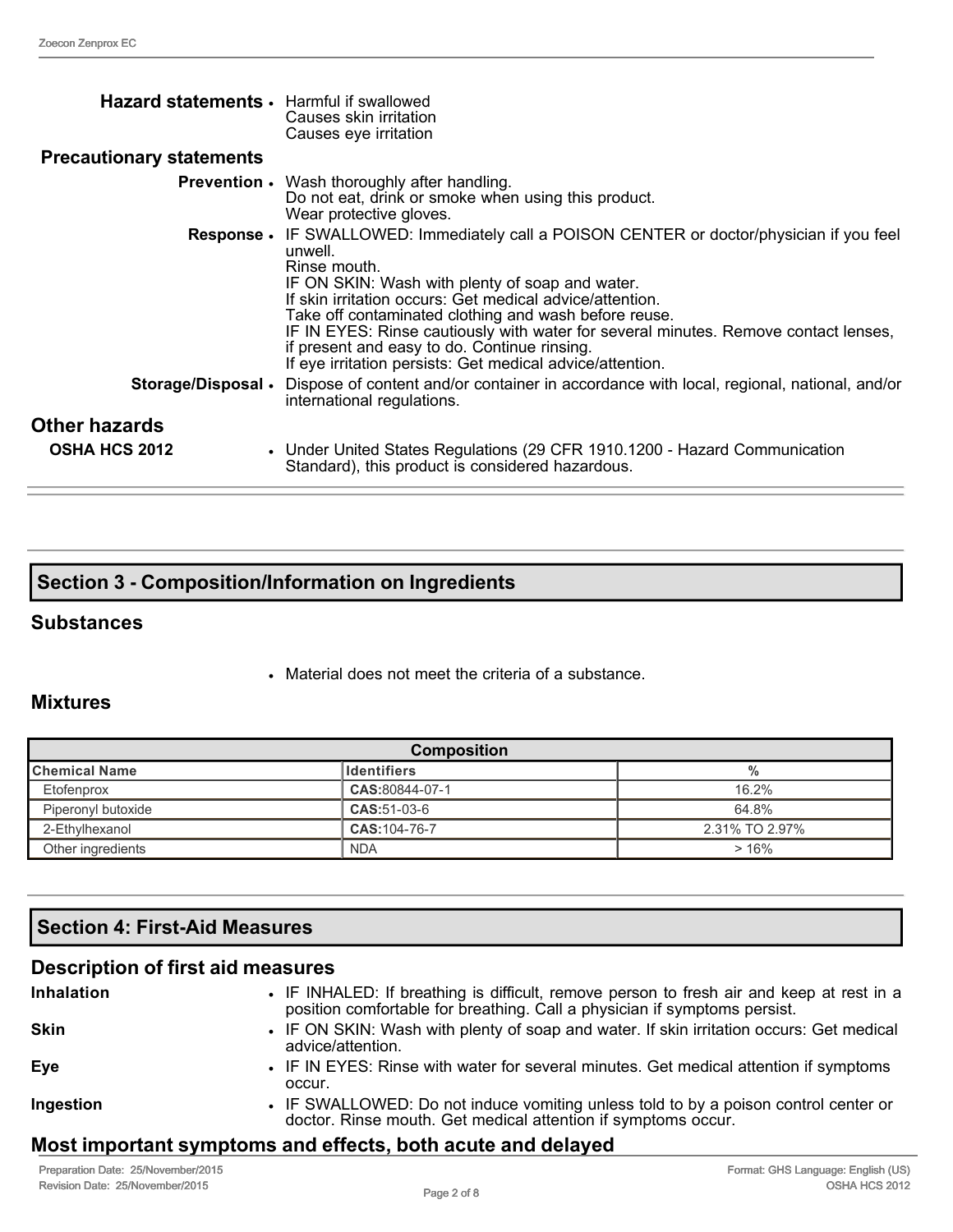• Causes skin irritation. Causes eye irritation. Harmful if swallowed. Refer to Section 11 Toxicological Information.

# **Indication of any immediate medical attention and special treatment needed**

**Notes to Physician • Treat symptomatically and supportively.** 

## **Section 5: Fire-Fighting Measures**

#### **Extinguishing media Suitable Extinguishing Media** • Use water fog, foam, carbon dioxide, or dry chemical. **Unsuitable Extinguishing Media** • Avoid heavy hose streams. **Special hazards arising from the substance or mixture Unusual Fire and Explosion Hazards** • No data available. **Hazardous Combustion Products** • Thermal decomposition may release toxic fumes which may include carbon dioxide and carbon monoxide. **Advice for firefighters** • Wear positive pressure self-contained breathing apparatus (SCBA).

## **Section 6 Accidental Release Measures**

#### **Personal precautions, protective equipment and emergency procedures**

**Personal Precautions ••** Use appropriate Personal Protective Equipment (PPE). Ventilate enclosed areas. Avoid contact with skin and eyes.

**Emergency Procedures ••••** Ventilate closed spaces before entering. Avoid release into the environment.

#### **Environmental precautions**

• Prevent entry into waterways, sewers, basements or confined areas.

#### **Methods and material for containment and cleaning up**

| Containment/Clean-up | Stop leak if you can do it without risk.                                                                                     |
|----------------------|------------------------------------------------------------------------------------------------------------------------------|
| <b>Measures</b>      | SMALL SPILLS: Take up with sand or other non-combustible absorbent material and<br>place into containers for later disposal. |
|                      | LARGE SPILLS: Dike far ahead of spill for later disposal.                                                                    |

## **Section 7 Handling and Storage**

#### **Precautions for safe handling**

**Handling** • Use good safety and industrial hygiene practices. Avoid contact with skin or eyes.

#### **Conditions for safe storage, including any incompatibilities**

- 
- **Storage •** Keep this product in its tightly closed original container, when not in use. Store in a cool, dry area that is inaccessible to children and pets. Protect from freezing or high temperatures.

## **Section 8 Exposure Controls/Personal Protection**

#### **Control parameters**

# **Exposure controls**

**Engineering • Engineering • Use adequate ventilation to remove vapors (fumes, dust etc)**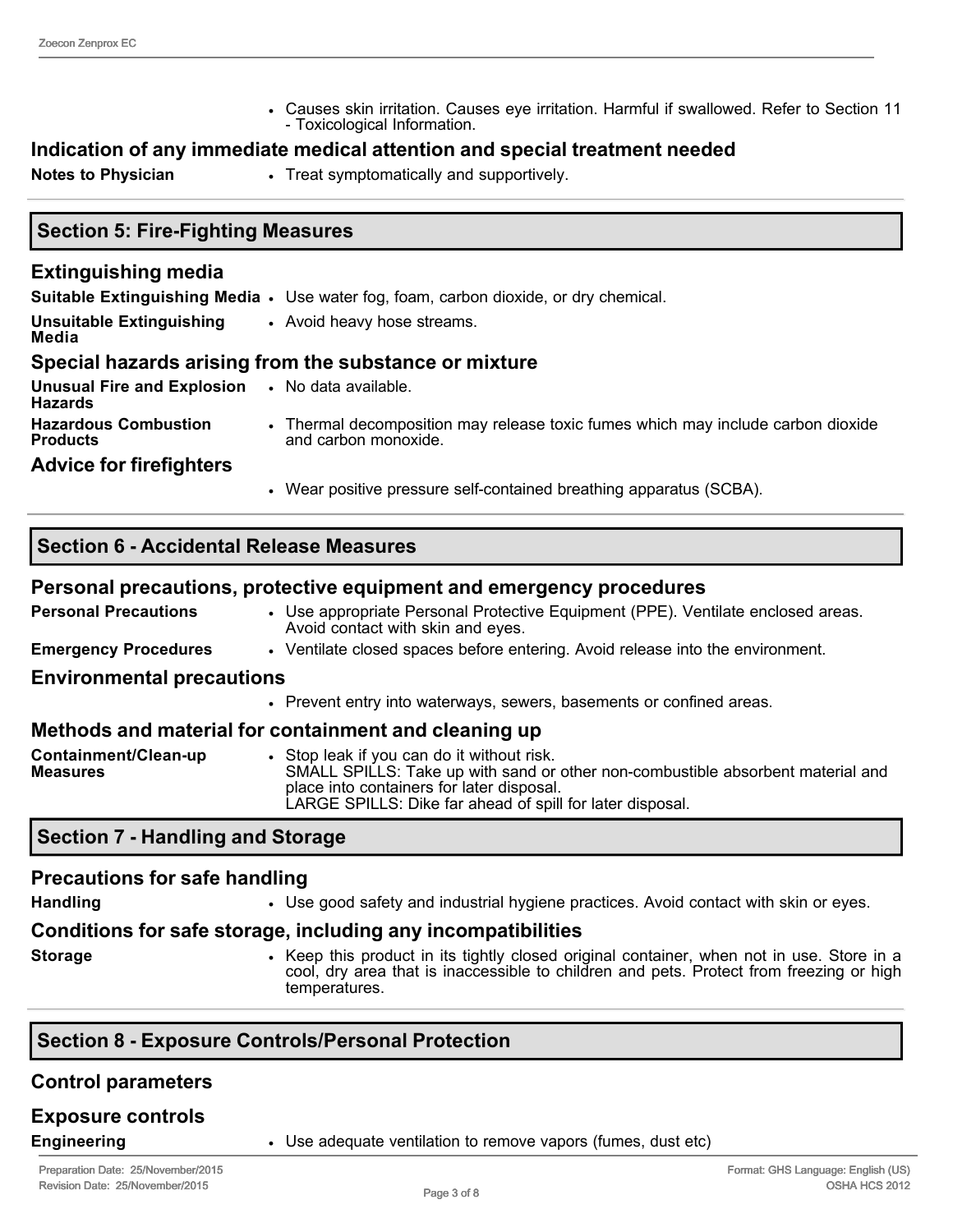#### **Measures/Controls Personal Protective Equipment Pictograms** •

I

| <b>Respiratory</b>                        | • In case of insufficient ventilation, use NIOSH approved respiratory protection.                                                                               |  |
|-------------------------------------------|-----------------------------------------------------------------------------------------------------------------------------------------------------------------|--|
| Eye/Face                                  | • Wear chemical splash safety goggles.                                                                                                                          |  |
| <b>Hands</b>                              | Wear protective gloves.                                                                                                                                         |  |
| <b>Skin/Body</b>                          | It is recommended for handlers to wear appropriate clothing to prevent skin contact<br>including long sleeves, long pants, socks and shoes.                     |  |
| <b>Environmental Exposure</b><br>Controls | • Controls should be engineered to prevent release to the environment, including<br>procedures to prevent spills, atmospheric release and release to waterways. |  |

## **Section 9 Physical and Chemical Properties**

## **Information on Physical and Chemical Properties**

| <b>Material Description</b>                                               |                                                    |                              |                       |
|---------------------------------------------------------------------------|----------------------------------------------------|------------------------------|-----------------------|
| Physical Form                                                             | Liquid<br>Appearance/Description                   |                              | Straw-colored liquid. |
| Color                                                                     | Straw colored.                                     | Odor                         | Faint petroleum.      |
| Odor Threshold                                                            | No data available                                  |                              |                       |
| <b>General Properties</b>                                                 |                                                    |                              |                       |
| <b>Boiling Point</b>                                                      | No data available                                  | Melting Point/Freezing Point | No data available     |
| Decomposition Temperature                                                 | No data available                                  | pH                           | 5.09 @ 25 C(77 F)     |
| Specific Gravity/Relative Density                                         | $= 1.03$ @ 20 C(68 F) Water=1                      | <b>Water Solubility</b>      | <b>Emulsifies</b>     |
| Viscosity                                                                 | < 100 Centipoise (cPs, cP) or mPas<br>@ 20 C(68 F) |                              |                       |
| Volatility                                                                |                                                    |                              |                       |
| Vapor Pressure                                                            | No data available                                  | <b>Vapor Density</b>         | No data available     |
| <b>Evaporation Rate</b>                                                   | No data available                                  |                              |                       |
| Flammability                                                              |                                                    |                              |                       |
| 112 C(233.6 F) PMCC (Pensky-<br><b>Flash Point</b><br>Martins Closed Cup) |                                                    | UEL                          | No data available     |
| LEL                                                                       | No data available                                  | Autoignition                 | No data available     |
| Flammability (solid, gas)                                                 | Not Flammable.                                     |                              |                       |
| <b>Environmental</b>                                                      |                                                    |                              |                       |
| Octanol/Water Partition coefficient                                       | No data available                                  |                              |                       |

## **Section 10: Stability and Reactivity**

## **Reactivity**

• No dangerous reaction known under conditions of normal use.

**Chemical stability**

• Stable under normal temperatures and pressures.

## **Possibility of hazardous reactions**

• Hazardous polymerization will not occur.

## **Conditions to avoid**

• Excessive heat and freezing conditions. Keep from direct sunlight.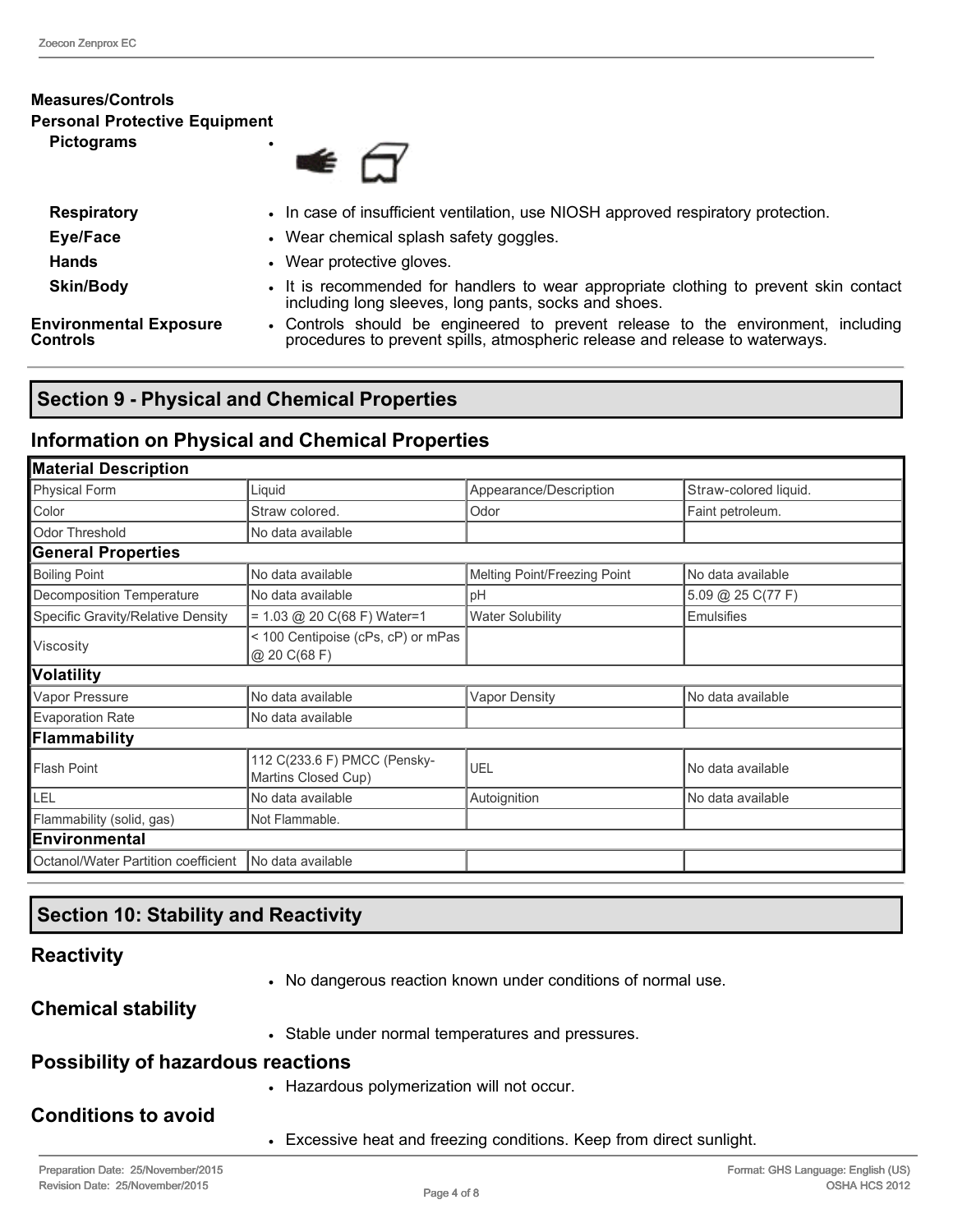## **Incompatible materials**

• Strong oxidizing agents.

## **Hazardous decomposition products**

• Thermal decomposition may produce toxic gases including carbon dioxide and carbon monoxide.

## **Section 11 Toxicological Information**

#### **Information on toxicological effects**

|                      | <b>CAS</b> |                                                                                                                                                                                                                                                |
|----------------------|------------|------------------------------------------------------------------------------------------------------------------------------------------------------------------------------------------------------------------------------------------------|
| Zoecon Zenprox<br>EC | <b>NDA</b> | <b>Acute Toxicity:</b> Ingestion/Oral-Rat LD50 • 1750 mg/kg; Inhalation-Rat LC50 • > 2.07 mg/L 4 Hour(s); Skin-Rat<br>$ LD50 \cdot >5000 \text{ mg/kg} $<br><b>Irritation:</b> Eye-Rabbit • Moderate irritation: Skin-Rabbit • Mild irritation |

| <b>GHS Properties</b>            | <b>Classification</b>                                  |
|----------------------------------|--------------------------------------------------------|
| <b>Respiratory sensitization</b> | <b>OSHA HCS 2012 - Classification criteria not met</b> |
| Serious eye damage/Irritation    | OSHA HCS 2012 . Eye Mild Irritation 2B                 |
| <b>Acute toxicity</b>            | OSHA HCS 2012 . Acute Toxicity - Oral 4                |
| <b>Aspiration Hazard</b>         | <b>OSHA HCS 2012 • Classification criteria not met</b> |
| Carcinogenicity                  | <b>OSHA HCS 2012 • Classification criteria not met</b> |
| <b>Germ Cell Mutagenicity</b>    | <b>OSHA HCS 2012 - Classification criteria not met</b> |
| <b>Skin corrosion/Irritation</b> | <b>OSHA HCS 2012 • Skin Irritation 2</b>               |
| <b>Skin sensitization</b>        | <b>OSHA HCS 2012 • Classification criteria not met</b> |
| <b>STOT-RE</b>                   | <b>OSHA HCS 2012 • Classification criteria not met</b> |
| STOT-SE                          | <b>OSHA HCS 2012 • Classification criteria not met</b> |
| <b>Toxicity for Reproduction</b> | <b>OSHA HCS 2012 • Classification criteria not met</b> |

**Route(s) of entry/exposure** • Inhalation, Skin, Eye, Ingestion.

#### **Potential Health Effects**

#### **Inhalation**

- **Acute (Immediate)** Under normal conditions of use, no health effects are expected. **Chronic (Delayed)** • No data available. **Skin Acute (Immediate)** • Causes skin irritation. **Chronic (Delayed)** • Prolonged and repeated exposure to Etofenprox can cause skin irritation. **Eye Acute (Immediate)** • Causes eye irritation. **Chronic (Delayed)** • No data available. **Ingestion Acute (Immediate)** • Harmful if swallowed. **Chronic (Delayed)** • No data available.
- **Mutagenic Effects • Piperonyl butoxide was not genotoxic in several tests, including the Ames** mutagenicity assay, chromosome aberration in Chinese hamster ovary (CHO) cells,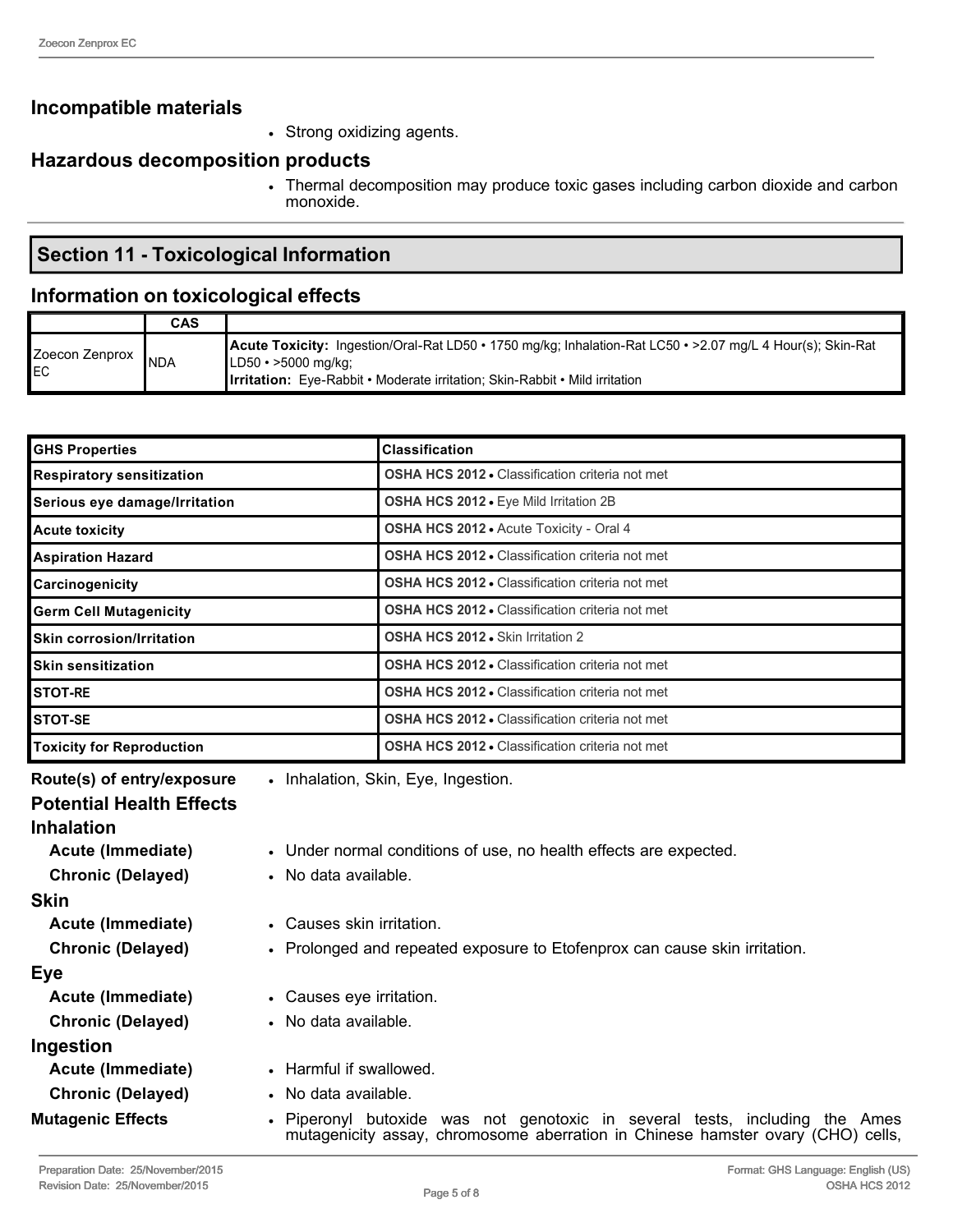CHO/HGPRT assay with S9 activation and in the unscheduled DNA synthesis (UDS) assay in cultured human liver cells. Etofenprox has been found negative for mutagenicity potential using the Ames test, chromosomal aberration and micronucleus test methods. **Carcinogenic Effects** • Piperonyl butoxide is not classified as carcinogen by NTP, IARC and OSHA. Etofenprox is not classified as carcinogen by NTP, IARC and OSHA. **Reproductive Effects** • Piperonyl butoxide did not produce any birth defects or adverse effects on reproductive parameters (except weight gain) in tests with rats and rabbits. Etofenprox did not produce teratogenic or reproductive effects in laboratory experiments.

# **Section 12 Ecological Information**

## **Toxicity**

| <b>Components</b>          |            |                                                                                                                                                                                                                                                                                                                                                                                                                                         |
|----------------------------|------------|-----------------------------------------------------------------------------------------------------------------------------------------------------------------------------------------------------------------------------------------------------------------------------------------------------------------------------------------------------------------------------------------------------------------------------------------|
| Etofenprox (16.2%)         | 80844-07-1 | Aquatic Toxicity-Fish: 96 Hour(s) LC50 Sheepshead minnow > 0.0165 mg/L<br>96 Hour(s) LC50 Rainbow Trout 0.0027 mg/L<br>Aquatic Toxicity-Crustacea: 48 Hour(s) LC50 Water Flea Daphnia magna 0.0008 mg/L<br>96 Hour(s) LC50 Mysid shrimp 0.0000188 mg/L<br>INOEC Water Flea Daphnia magna 0.00017 mg/L                                                                                                                                   |
| Piperonyl butoxide (64.8%) | 51-03-6    | Aquatic Toxicity-Fish: 96 Hour(s) LC50 Rainbow Trout 1.9 mg/L [Acute]<br>96 Hour(s) LC50 Sheephead minnow 3.94 mg/L [Acute]<br>NOEC Fathead minnow 0.04 mg/L [Chronic]<br>Fathead minnow 0.11 mg/L [Chronic LOEC]<br>Aquatic Toxicity-Crustacea: Daphnia magna 0.047 mg/L [Chronic LOEC]<br>48 Hour(s) LC50 Daphnia magna 0.51 mg/L [Acute]<br>48 Hour(s) LC50 Mysid shrimp 0.49 mg/L [Acute]<br>NOEC Daphnia magna 0.03 mg/L [Chronic] |

#### **Persistence and degradability**

|                                  | • No data available. |
|----------------------------------|----------------------|
| Other adverse effects            | • No data available  |
| <b>Mobility in Soil</b>          |                      |
| <b>Bioaccumulative potential</b> | • No data available. |
|                                  |                      |
|                                  | • No data available  |

# **Section 13 Disposal Considerations**

| Waste treatment methods |                                                                                                                                                                     |
|-------------------------|---------------------------------------------------------------------------------------------------------------------------------------------------------------------|
| <b>Product waste</b>    | Dispose of content and/or container in accordance with local, regional, national, and/or<br>international regulations. Do not empty into drains.                    |
| Packaging waste         | Dispose of content and/or container in accordance with local, regional, national, and/or<br>international regulations. See product label for disposal instructions. |

# **Section 14 - Transport Information**

| UN<br>number                                                             | UN proper shipping name                   | Transport<br>hazard class(es) | <b>Packing</b><br>aroup | Environmental<br>hazards |
|--------------------------------------------------------------------------|-------------------------------------------|-------------------------------|-------------------------|--------------------------|
|                                                                          | Bulk packaging: Environmentally Hazardous |                               |                         |                          |
| Fermet: OUO Lenguage: Feelish (UO)<br>Description Data: OE/November/004E |                                           |                               |                         |                          |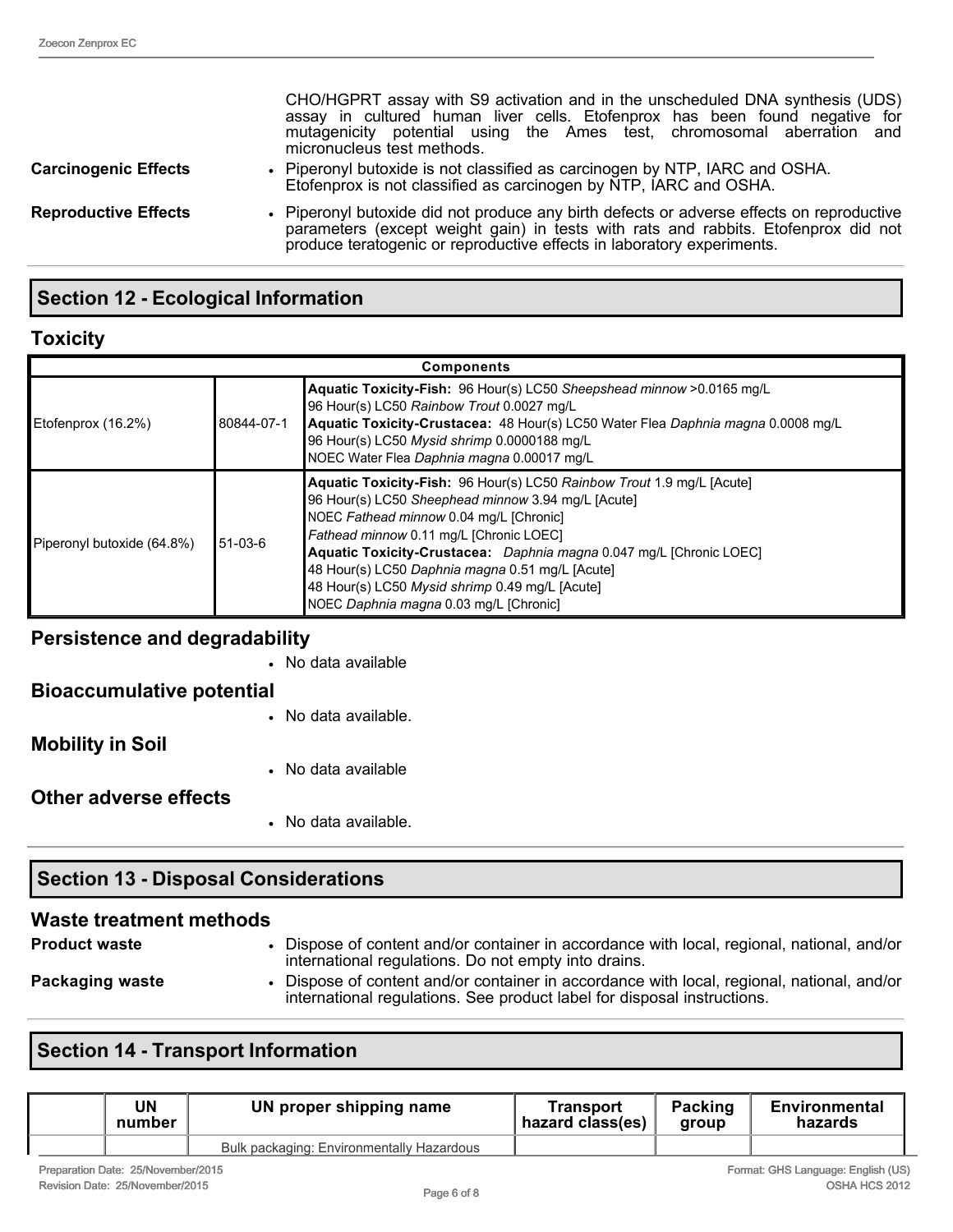| <b>DOT</b>       | UN3082        | Substance, Liquid, n.o.s. (Etofenprox, Piperonyl<br>butoxide)                                              | Ш | Marine Pollutant       |
|------------------|---------------|------------------------------------------------------------------------------------------------------------|---|------------------------|
| <b>IMO/IMDG</b>  | <b>UN3082</b> | Packaging > 5L: Environmentally Hazardous<br>Substance, Liquid, n.o.s. (Etofenprox, Piperonyl<br>butoxide) | Ш | Marine Pollutant       |
| <b>IATA/ICAO</b> | <b>UN3082</b> | Packaging > 5L: Environmentally Hazardous<br>Substance, Liquid, n.o.s. (Etofenprox, Piperonyl<br>butoxide) | Ш | Acute Aquatic Toxicity |

**Special precautions for user** • None known.

| <b>Transport in bulk according • No Data Available.</b><br>to Annex II of MARPOL 73/78<br>and the IBC Code<br>Other information |                                      |
|---------------------------------------------------------------------------------------------------------------------------------|--------------------------------------|
|                                                                                                                                 | <b>IMO/IMDG</b> . No data available  |
|                                                                                                                                 | <b>IATA/ICAO ·</b> No data available |

#### **Section 15 Regulatory Information**

#### **Safety, health and environmental regulations/legislation specific for the substance or mixture**

**SARA Hazard Classifications** • SARA Title III Section 313, Acute

#### **FIFRA – Pesticide Labeling**

This chemical is a pesticide product registered by the United States Environmental Protection Agency and is subject to certain labeling requirements under federal pesticide law. These requirements differ from the classification criteria and hazard information required for safety data sheets (SDS), and for workplace labels of nonpesticide chemicals. The hazard information required on the pesticide label is reproduced below. The pesticide label also includes other important information, including directions for use.

#### **CAUTION**

**Precautionary Statements** • KEEP OUT OF THE REACH OF CHILDREN.

- Hazards to Humans and **·** Harmful if swallowed. Causes moderate eye irritation. Avoid contact with eyes or **Domestic Animals** clothing. Wash hands thoroughly with soap and water after handling and before eating, drinking, chewing gum, using tobacco, or using the toilet. Repeated exposure to etofenprox can cause skin irritation.
	- First Aid · Call a poison control center or doctor immediately for treatment advice. If swallowed: Call a poison control center or doctor immediately for treatment advice. Have person sip a glass of water if able to swallow. Do not induce vomiting unless told to do so by the poison control center or doctor. Do not give anything mouth to an unconscious person. If in eyes: Hold eye open and rinse slowly and gently with water for 1520 minutes. Remove contact lenses, if present, after the first 5 minutes, then continue rinsing eye.

| Inventory          |             |             |
|--------------------|-------------|-------------|
| Component          | CAS         | <b>TSCA</b> |
| 2-Ethylhexanol     | 104-76-7    | Yes         |
| Etofenprox         | 80844-07-1  | No          |
| Piperonyl butoxide | $ 51-03-6 $ | Yes         |

#### **United States**

**Environment**

**U.S. - CERCLA/SARA - Section 313 - Emission Reporting** 

• 2-Ethylhexanol **104-76-7** Not Listed